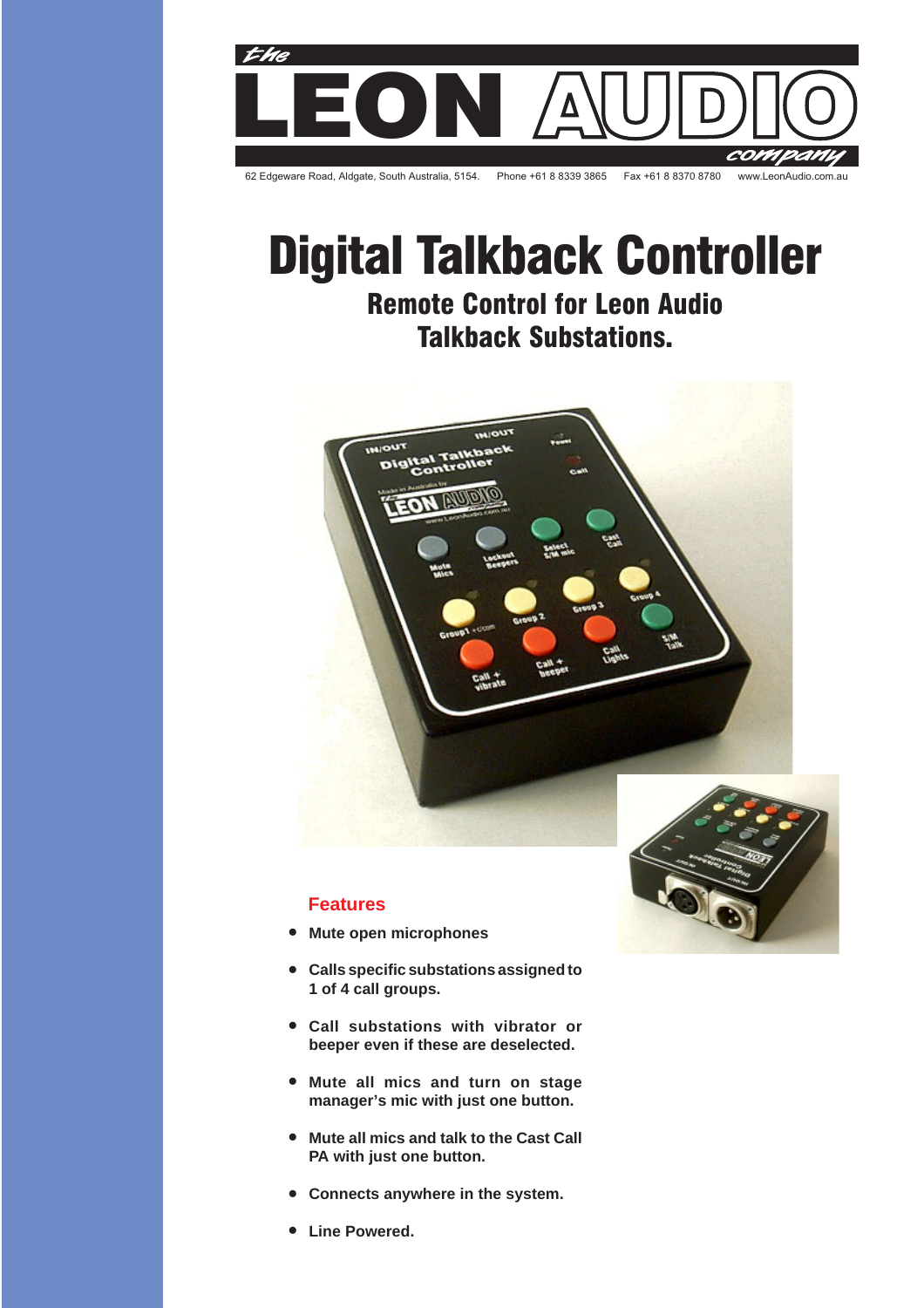# **Description**

A control unit for the Leon Audio computer based talkback system to allow access to advanced beltpack features.

## *1:* **Mic Mute.**

Turns off any open microphone on any beltpack.

#### *2:* **Lockout Beepers**

Mutes all beepers on all beltpacks. The beeper function is also locked out so that it can not be accidentally selected by the beltpack's mode button. The beltpack must be reset before beepers can again be selected from the beltpack.

### *5-8:* **Group call.**

The beltpacks can be programmed to respond to any one of four group calls.

The four yellow group buttons and associated yellow LEDs determine to which groups any calls will be addressed. Calls are initiated by any of the 3 red call buttons.

When Group 1 is selected, a DC signalling voltage is also sent whenever *Call Lights* (button 11) is pressed. This enables other brands of non-intelligent substations to be called.

#### **Setting a Beltpack's Group Number:**

- 1: Press and hold the beltpack's grey button.
- 2: Yellow LEDs flash current group number after 3 seconds.
- 3: Press the beltpack's Green button 1-4 times to select new group, or just release the grey button to leave it as is.
- 4: Yellow LEDs flash new group number.
- 5: Release the beltpack's grey button.

A beltpack will remember its group number while the power is removed.

## *12:* **S/M Talk.**

Lets important cues cut through the chatter.

This button momentarily mutes all microphones except for the stage manager's mic, which is turned on. All mics revert to their previous state upon release of the *S/M Talk* button. Individual beltpacks can override the global microphone muting should the need arise.

### *3:* **Select S/M Mic.**

One beltpack needs to be designated for use by the Stage Manager.

- 1: Turn of all mics (use the *Mic Mute* button)
- 2: Turn on the mic on the Stage Manager's beltpack.
- 3: Press the *Select S/M Mic.* button.

When a beltpack receives the *Select S/M Mic.* command, the state of its mic on/off LED determines how it will respond to an *S/M Talk* command.

If its mic was off, it will mute its mic when an *S/M Talk* command is received.

If its mic was on, it will open its mic when an *S/M Talk* command is received.

A beltpack will remember how it has been configured while the power is removed.

The *reset* command will deselect the beltpack from being designated as the Stage Manager's.



## *4:* **Cast Call**

Allows the Stage manager to mute all microphones and turn on his mic with just one button. An optional *Cast Call* unit activates, passing talkback audio to the Cast Call (dressing room) PA system.

This command is the same as *S/M Talk* except that the *Cast Call* unit activates.

Once a microphone has been designated as the Stage Manager's microphone (see *Select S/M Mic)*, it functions with both the *Cast Call* and *S/M Talk* buttons.

## *9:* **Call + Vibrate.**

Call substations on any or all of the 4 possible call groups. Addressed substations will respond with their call light and vibrator, even if the vibrator has been deselected at the substation.

### *10:* **Call + Beeper .**

Call substations on any or all of the 4 possible call groups. Addressed substations will respond with their call light and beeper, even if the beeper has been locked out or deselected at the substation.

### *11:* **Call Lights .**

Call substations on any or all of the 4 possible call groups. Addressed substations will respond with their call light only. If Group 1 is selected, a DC signalling voltage is also sent. This enables other brands of non-intelligent substations to be called.

### *3+4:* **Reset.**

Press both these buttons for 3 seconds to reset all substations. Resets all substations to Group #1 Re-enables all beepers if locked out. Clears selection of Stage Manager's microphone.

Individual substations can be reset by pressing all 3 buttons on the substation for 3 seconds.

#### **Call Light.**

Just for convenience. Indicates incoming calls.